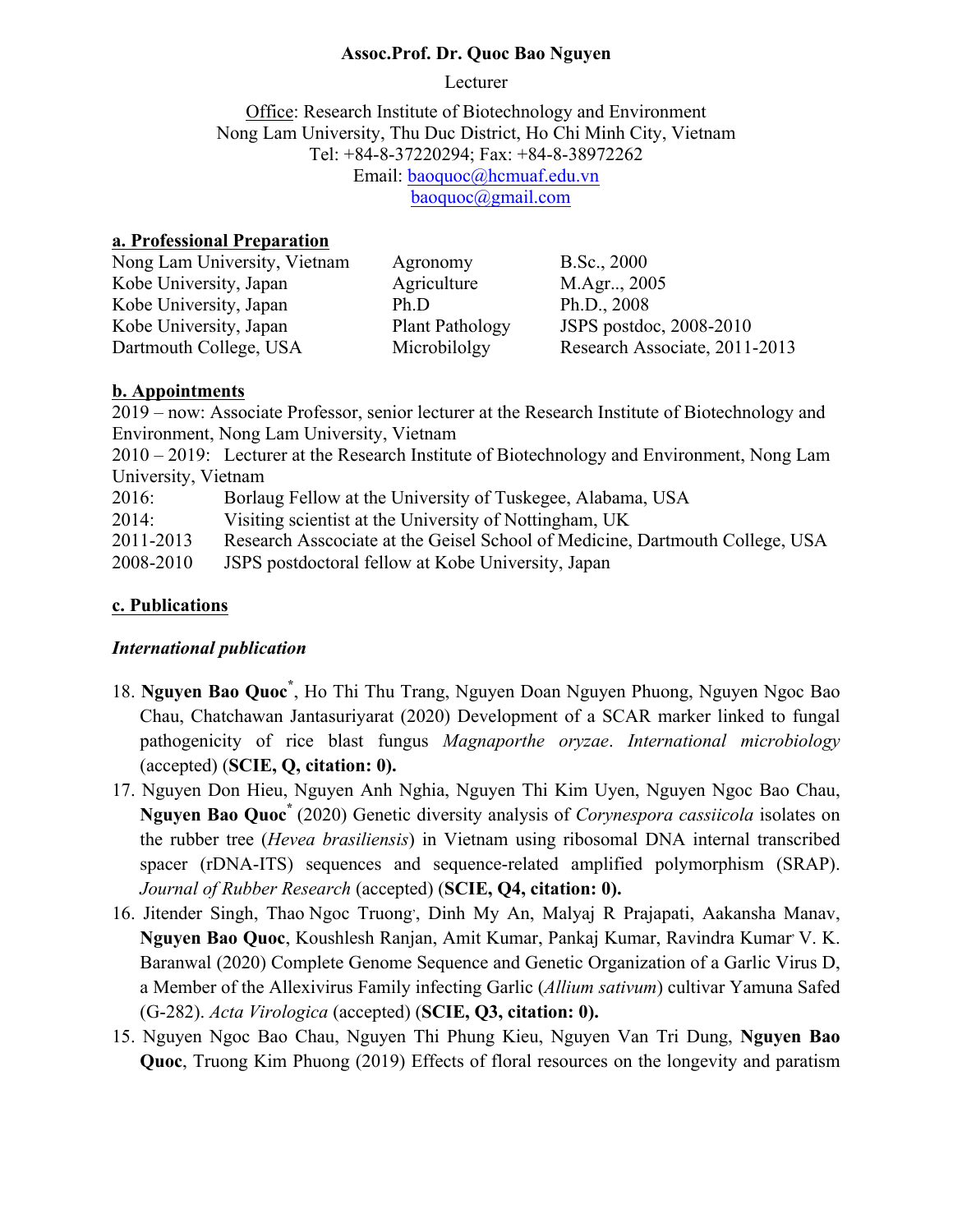of *Cotesia vestalis* Haliday (Hymenoptera:Braconidae) on *Plutella xylostella* (L.) (Lepidoptera:Plutellidae) in Vietnam. *Heliyon* 5(8): e02258 (**SCIE, Q1, citation: 0).**

- 14. Adonay Zuniga-Centeno, Izayana Sandoval-Carvajal, Mauricio Montero-Astua, William Villalobos-Mullar, **Nguyen Bao Quoc,** and Nicolas Perez Hidalgo (2019) A molecular study of *Neophyllaphis varicolor* (Hemiptera:Aphididae) in Costa Rica. *Zookeys* 865:123-135 **(SCI, Q2, citation: 0)**
- 13. **Nguyen Bao Quoc**\* , Nguyen Doan Nguyen Phuong, Ho Thi Thu Trang, Nguyen Bang Phi, Nguyen Ngoc Bao Chau (2019) Expression of *osa-miR7695* against the blast fungus, *Magnaporthe oryzae* in rice cultivars in Vietnam. *European Journal of Plant Pathology* 155 (1): 307-317 **(SCI, Q1, citation:1)**
- 12. Ho Thi Thu Trang, Nguyen Ngoc Bao Chau, Nguyen Phuong Thao, Chatchawan Jantasuriyarat, **Nguyen Bao Quoc**\* . (2019) Analyzing sequence variation of avirulence Avr-Pita1 gene of rice blast isolates, *Magnaporthe oryzae* in Vietnam. *Agriculture and Natural Resources* 53(1):20-25 **(Scopus, Q3, citation:0)**
- 11. Samin Kim, **Quoc Bao Nguyen**, Micheal J Wolyniak, Christian R. Lehman, Brandon K.Fox, and Paula Sundstrom (2018) Release of transcriptional repression through the HCR promoter region confers uniform expression of *HWP1* on surfaces of Candida albicans in germtubes. *Plos One* 3(2): e0192260. **(SCI, Q1, citation: 16)**
- 10. **Nguyen Bao Quoc**\* , Nguyen Doan Nguyen Phuong, Nguyen Ngoc Bao Chau, Do Thi Phuong Linh. (2018) closed tube loop-mediated isothermal amplification assay for rapid detection of hepatitis B virus in human blood*. Heliyon* 4:e00561 (**SCIE, Q1, citation: 6)**
- 9. **Nguyen Bao Quoc**\* , Nguyen Doan Nguyen Phuong, Nguyen Thi Minh Linh, Pham Hung Cuong, Nguyen Ngoc Bao Chau (2018) Expression of plasma hsa-miR122 in HBV-related hepatocellular carcinoma (HCC) in Vietnamese patients. *microRNA* 7,1-8 **(Scopus, Q2, citation: 4**)
- 8. Ho Thi Thu Trang, Nguyen Phuong Thao, Nguyen Ngoc Bao Chau, **Nguyen Bao Quoc**\* . (2017) A comparative genomic analysis of cell wall degrading enzyme encoded proteins in *Magnaporthe oryzae* and *Aspergillus nidulans. Agrica.* 6:7-13
- **7. Nguyen Bao Quoc**\* and Nguyen Ngoc Bao Chau. (2016) The roles of cell wall degrading enzymes in pathogenesis of *Magnaporthe*. *Current Protein and Peptide Science.* 18(2):1-16 **(SCI, Q2, citation: 12**)
- 6. Ba Van Vu, Kenji Itoh, **Quoc Bao Nguyen**, Yukio Tosa and Hitoshi Nakayashiki. (2012) Cellulases belong to glycoside hydrolase family 6 and 7 contribute to the virulence of *Magnaporthe oryzae*. *Molecular Plant-Microbe Interactions.* 25(9): 1135-1141. (**SCI, Q1, citation: 66**)
- 5. **Quoc Bao Nguyen**, Kenji Itoh, Ba Van Vu, Yukio Tosa, and Hitoshi Nakayashiki. (2011) Simultaneous silencing of endo-β-1,4 xylanase genes reveals their roles in the virulence of *Magnaporthe oryzae. Molecular Microbiology.* 81(4):1008-19. (**SCI, Q1, citation: 65**)
- 4. Kadotani Naoki, Toshiki Murata, **Nguyen Bao Quo**c, Yusuke Adachi and Hitoshi Nakayashiki. (2008) Transcriptional control and protein specilization have roles in the functional diversification of two Dicer-like proteins in *Magnaporthe oryzae. Genetics.* 180: 1245–1249. (**SCI, Q1, citation: 9**)
- 3. Hitoshi Nakayashiki and **Quoc Bao Nguyen**. (2008) RNA interference: roles of fungal biology. *Current Opinion in Microbiology*. 11: 1-9. (**SCI, Q1, citation:116**)
- 2. **Quoc Bao Nguyen**, Naoki Kadotani, Seiji Kasahara, Yukio Tosa, Shigeyuki Mayama, and Hitoshi Nakayashiki. (2008) Systematic functional analysis of calcium signaling proteins in the genome of the rice blast fungus, *Magnaporthe oryzae,* using a high-throughput RNA silencing system. *Molecular Microbiology.* 68(6): 1348 - 1365. (**SCI, Q1, citation: 186**)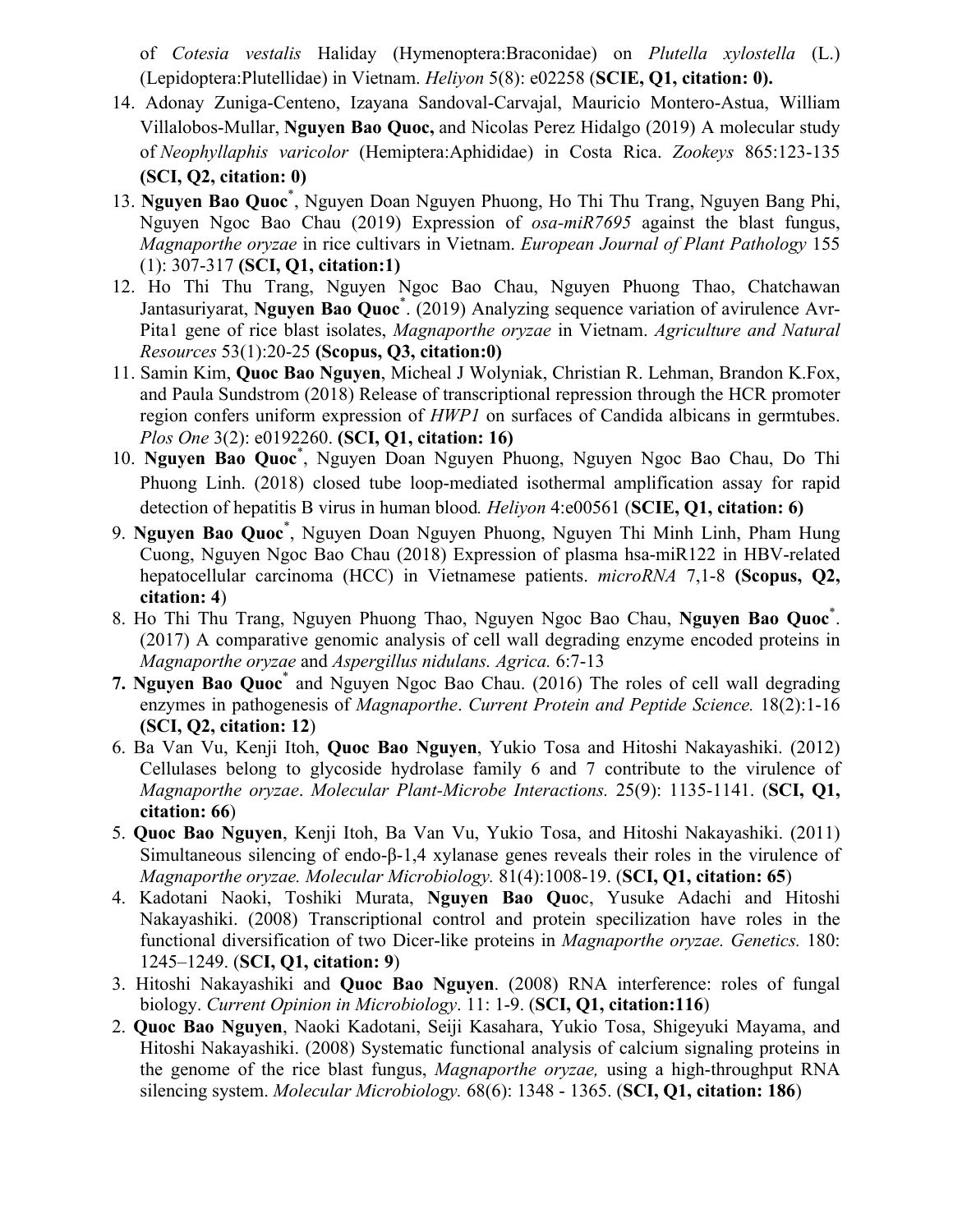1. Hitoshi Nakayashiki., Shugo Hanada, **Nguyen Bao Quoc**, Naoki Kadotani, Yukio Tosa, and Shigeyuki Mayama. (2005) RNA silencing as a tool for exploring gene function in *Ascomycete* fungi. *Fungal Genetics and Biology,* **42**:275-283. (**SCI, Q1, citation: 295**)

*National publication :* 26 papers were published in peer-reviewed national journals since 2013.

# **Book Chapter/Technical Report (Corresponding author \* )**

- 5. **Nguyen Bao Quoc\***, Nguyen Ngoc Bao Chau, Cao Anh Duong (2020) Sugarcane white leaf and grassy shoot management for healthy seed production in Vietnam. In book "Advances in Seed Production and Management" Springer, Singapore (Accepted)
- 4. Nguyen Bang Phi, Nguyen Ngoc Bao Chau, **Nguyen Bao Quoc\*** (2018) The roles of microRNA in disease resistance of plants: potential and applications. In Plant Pathology.Eds Vu Trieu Man. Vietnam National University of Agriculture Publisher. (In Vietnamese)
- 3. Greet Blom-Zandstra, Martha Nardelli, Nguyen Duc xuan Chuong, Vu Thi Thu Hien, **Nguyen Bao Quoc**, Gerard Van der Linden, Jan Verhagen (2017) Flora. Wageningen University and Research. Technical Report
- 2. Montip Gettayacamin, Richard Grant, Imelda Liunanita Winoto, Dondin Sajuthi, Yasmina Arditi Paramastri, Joanna Debby Khoo, Pradon Chatikavanij, Jason Villano, Abdul Rahim Mutalib, Nguyen Ba Tiep, **Nguyen Bao Quoc** (2016) Laws, regulation, guideline and principles pertaining to laboratory animals in Southeast Asia. In Laboratory Animals: Regulations and Recommendations for Global Collaborative Research. Eds. Timothy Bennett and Javier Guillen. Elsevier.
- 1. **Quoc Bao Nguyen**\* and Hitoshi Nakayashiki. (2014) RNA silencing in filamentous fungi: from basic to applications. **In Genetic Transformation systems in fungi**. Eds. Marco van den Berg and Karunakaran Maruthachalam. Springer Publishers. pp. 107-124.

## **Patents**

1. Intergenic RNAs and methods for modulating gene expression and pathogenesis in *Candida.*  Pub.No:WO/2016/048813. International application No. PCT/US2015/050869. Publication date:31.03.2016. International Filling Date:18.09.2015.

## **RESEARCH SUPPORT**

- 2020 2021 Identification of potential microRNA involving in Hepatocellular Carcinoma (HCC) in Vietnamese patients – Ministry of Science and Technology, PI
- 2019 2020 NanoLSI Bio-SPMs Collaborative Research Program, Kanazawa University, Japan. :" **High speed AFM observation of dynamic interactions of Bacillus lipopeptides with Corynespora casiicola toxin, casiicola on artificial lipid membranes** " – PI (Phase II)
- 2019 Regional Collaboration Programme, Australia :" **Empowering Agricutural Research through (meta)genomic**s" – co-PI (In reviewed)
- 2018-2019 NanoLSI Bio-SPMs Collaborative Research Program, Kanazawa University, Japan. :" **High speed AFM observation of dynamic interactions of Bacillus lipopeptides with Corynespora casiicola toxin, casiicola on artificial lipid membranes** " – PI (Phase I)
- 2019-2023 National project, Ministry of Science and Technology (MoST), Vietnamese Government. "**Selection and multiplication of high yield coconut varieties for**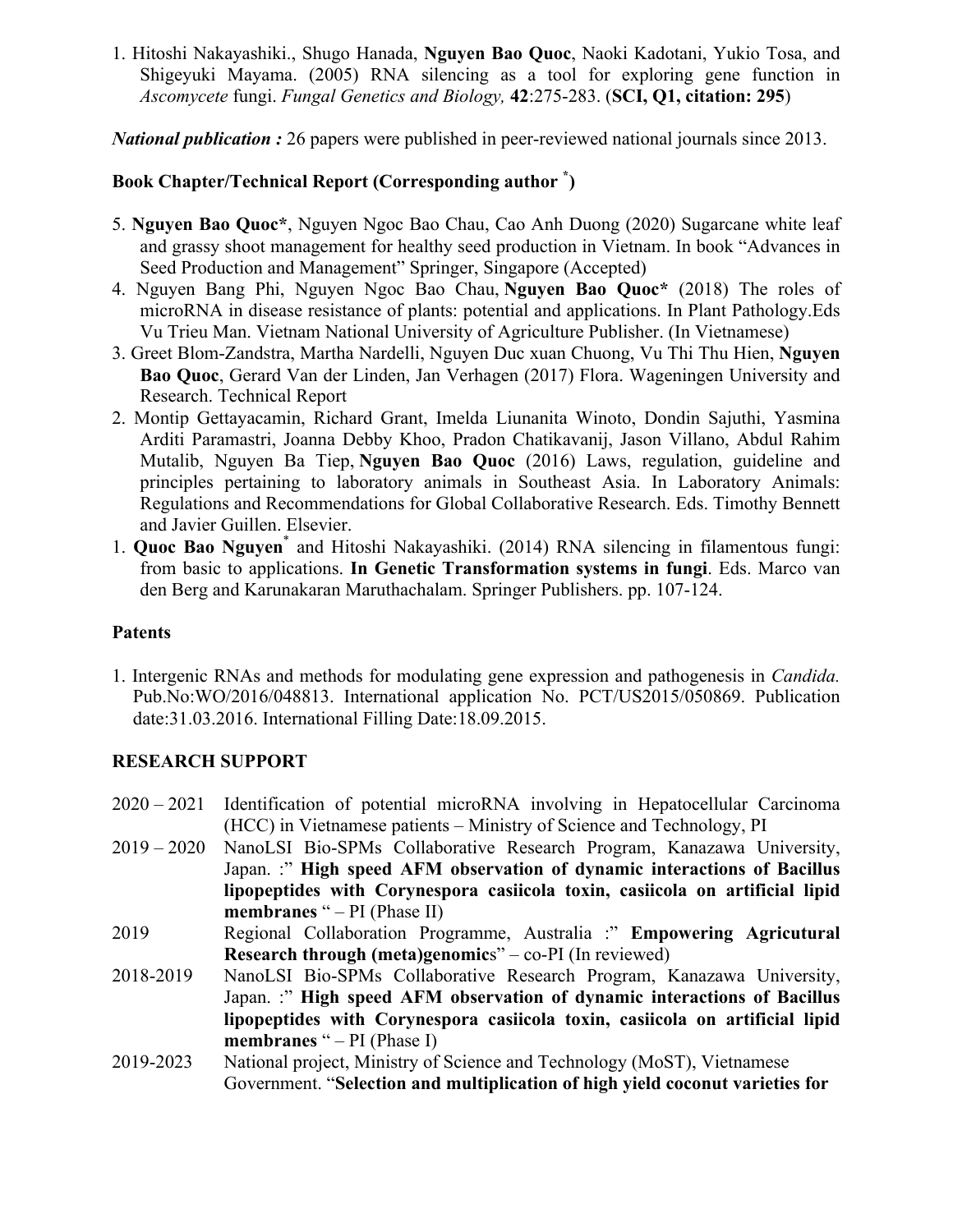**sustainable development of coconut industry in Mekong River Delta, Vietnam**"– co-PI

- 2017 2019 Project of Ministry of Education and Training (MoET), Vietnamese government:" **Nghiên cứu quy trình nhân nuôi và thả ong ký sinh** *Cotesia vestalis* **quản lý sâu tơ** *Plutella xylostella* **hại rau tại Thành phố Hồ Chí Minh**" – Member
- 2017-2019 Sở Khoa học Công nghệ tỉnh Bình Phước :" **Nghiên cứu sản phẩm vi khuẩn Bacillus spp. tự do và nội sinh trong cây cao su từ quy mô ex vivo đến in vivo nhằm phòng trừ sinh học bệnh rụng lá cao su Corynespora tại tỉnh Bình Phước**" – Member
- 2018 2020 The e-ASIA Joint Research Program:" **Functional Bio-Nanotechnology for Innovative Material System**" - Co-PI
- 2018-2019 FIRST-MOST project from World Bank and Vietnamese government:" **Development of Loop Mediated Isothermal Amplification (LAMP) for rapid detection of phytoplasmas causing witches'broom disease (WBD) in crop**" – PI
- 2016 2018 DOST-HCMC Research Grant : "**Expression profile of microRNAs involving in blast resistance in rice**" – PI
- 2016 2017 Đề tài sinh viên Đại học Nông Lâm TP.HCM:" **Application of LAMP for rapid detection of HBV in human**" – Mentor
- 2016 2019 NAFOSTED Research Grant, MOST (106-NN 03-2015.67):" **Expression profiles of cell wall degrading enzymes in the rice blast fungus,** *Magnaporthe oryzae"* – PI
- 2016 2019 NAFOSTED Research Grant, MOST (106-NN 03-2015.86):" **Tạo cây lúa biểu hiện cấu trúc microRNA nhân tạo thích hợp bất hoạt hữu hiệu gen độc tính của tuyến trùng sưng rễ**" – Member
- 2016 2017 UNU-IAS Grant, Japan:" **Enhancing food security through the Development of Loop Mediated Isothermal Amplification (LAMP) for rapid detection of phytoplasmas associated diseases**" - PI
- 2016 Laboratory Animal Limited Grant, UK:"**Laboratory Animal Science**" PI
- 2015 2018 MOET Research Grant, Vietnamese government B2015-12-11 :" **Expression profiles of microRNAs in Hepatocellular carcinoma (HCC)"** – PI
- 2015-2017 Đề tài cấp Bộ GD và ĐT:" **Nghiên cứu sự lưu hành và mối quan hệ phân tử của vi khuẩn liên cầu lợn** *Streptococcus suis* **phân lập trên lợn**" – Member
- 2015-2017 Đề tài Sở KHCN TP.HCM:" **Hoàn thiện quy trình sản xuất chế phẩm Bt (***Bacillus thuringiensis***) dùng trong kiểm soát sâu hại thuộc bộ Lepidoptera trên cây rau**" – Member
- 2016 EP-NUFFIC TMT course grant, NFP-TM.15/146 VNM, Netherland government:"**Enhancing food security through novel technologies in plant breeding to abiotic stress factor"** – PI
- 2015 ICGEB Course Grant 2015, W/VIE13-01:" **Loop Mediated Isothermal Amplification (LAMP) technique for rapid detection of phytoplasmas**" – PI
- 2014-2017 CRP-ICGEB Research Grant 2013, CRP/VIE 13-02:" **Host-induced gene silencing in the rice blast fungus,** *Magnaporthe oryzae*" – PI
- 2014-2015 Đề tài sinh viên Đại học Nông Lâm:" **Ứng dụng PCR trong việc phát hiện nhanh bệnh đạo ôn trên lúa**" – Mentor
- 2008-2010 Grant-In-Aid for Scientific Research, JSPS (Japan Society for The Promotion of Science), Japan:" **Functional genomics of the rice blast fungus,** *Magnaporthe oryzae***, using a high throughput RNAi approach**" - co-PI

**AWARDS**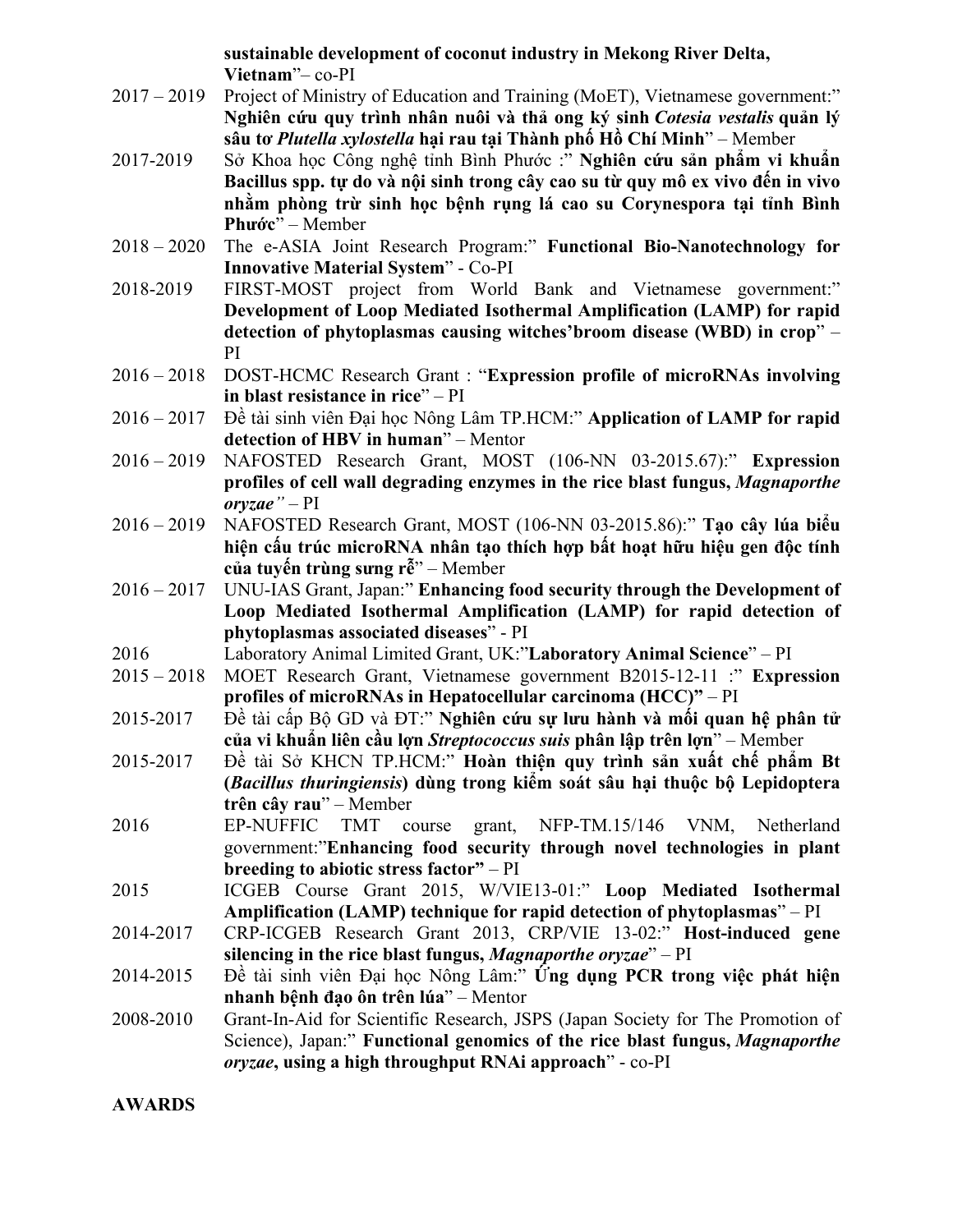- 2019 Awarded travel grant from  $8<sup>th</sup>$  International Rice Blast Conference 2019 held from May 25-31, 2019 in Chengdu, China
- 2018 Awarded travel grant from the Federation of Indian Chambers of Commerce and Industry for attending India ASEAN InnoTecch Summit from 29-30 November 2018 in New Dehli, India
- 2018 Awarded travel grant from e-ASIA Joint Research Program for attending Helium Ion Microscope workshop at the Institute of Scientific and Industrial Research, from 21- 23/9/2018, Osaka University, Japan
- 2018 Awarded Innovative Scientist of the Year-2018 for outstanding contribution in the field of Biotechnology and Environment by Scientific-Educational Research Society, Meerut, U.P., India
- 2018 Awarded JIRCAS/Khon Kaen University sponsorship for attending the international workshop " the second international workshop on network development and information sharing for management of sugarcane white leaf disease in Asia" held in Khon Kaen University, Feb 19-20, 2018, Khon Kaen City, Thailand.
- 2017 Awarded ICGEB sponsorship for attending biosafety workshop "risk analysis for the release of GMOs into the environment" held in ICGEB, the Area Science Park, Padriciano Campus, Trieste, Italy.
- 2017 Awarded DAAD fellowship for DIES-UNILEAD training course 2017 in the University of Oldenburg, Germany from March 12, 2017, to April 1, 2017, and from September 3-16, 2017.
- 2016 Awarded travel grant from Chinese Academy of Agricultural Sciences (CAAS) for attending APEC Wisdom Agriculture Training and Workshop held from November 24-25, 2016 in Yinchuan, China
- 2015 Awarded ICGEB sponsorship for attending theoretical and practical course microRNAs in Plant Development Stress held in ICGEB campus in New Dehli, India. November 16-27, 2015
- 2015 Awarded Borlaug Fellowship for visiting researchers at the University of Tuskegee in Alabama, the USA from February – April 2016
- 2015 Awarded travel grant from Kasetsart University to attend Research Links workshop: "Plant-microbe interactions: pathogen and host diversity, infection and defense mechanisms and disease protection" held from 16-19 February 2015 at Kasetsart University, Bangkok, Thailand
- 2015 Awarded DAAD fellowship for the DIES-ProGRANT training course on "Proposal Writing for Research Grants". January 26-30, 2015 in Ho Chi Minh City and August 17-21, 2015 in Hanoi, Vietnam
- 2014 Awarded Research Link Grant of British Council for Research Link workshop on "Enhancing vaccine design and delivery strategies: application of protein science, proteomics and adjuvants" held in Ho Chi Minh City, February 17-20, 2014
- 2014 Awarded Research Links Travel Grant from British Council to work and develop a joint research project with the University of Nottingham, UK. July 1-30, 2014.
- 2013 Awarded Collaborative Development Award of UK-Southeast Asia Knowledge Partnership for the travel grant to visit the University of Nottingham, UK. November 24 – December 1, 2013.
- 2008 2010 Awarded JSPS Post-doctoral Fellowship of Japan Society For The Promotion of Science at Laboratory of Plant Pathology, Graduate School of Agricultural Science, Kobe University, Japan.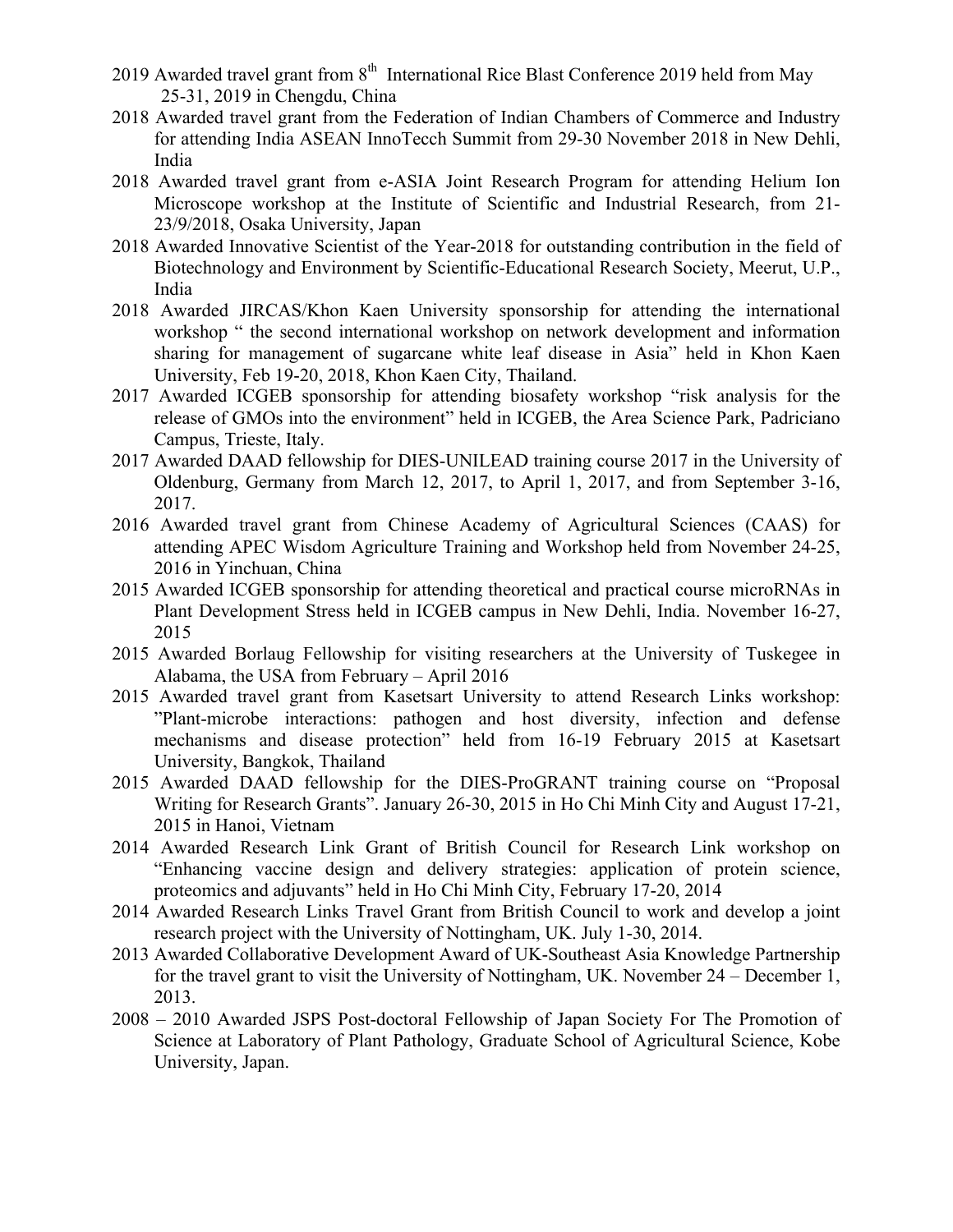- 2002 2008 Awarded Monbugakusho Scholarship of the Japanese government for Master and Ph.D. courses at Laboratory of Plant Pathology, Graduate School of Agricultural Science, Kobe University, Japan.
- 2002 Awarded MASHAV Fellowship, Ministry of Foreign Affairs of Israel for IPM (Integrated Pest Management) training at Volcani Center, Tel Aviv, Israel.
- 2000 Awarded Fujisawa International Fellowship for cultural exchange at Fujisawa town, Iwate prefecture, Japan.

#### **e. Synergistic Activities**

- 2019 Co-organizer at regional workshop "**Empowering Agricultural Research through (meta) Genomics**" held in Kasesart university, Bangkok, Thailand.
- 2018 Organizer at international workshop " **Phytoplasma associates diseases and LAMP based detection of pathogens on crops"** held in Vung Tau City, Vietnam, November 24-25, 2018.
- 2018 Organizer at international conference "**the 1st Indo-ASEAN Conference on Innovative Approaches in Applied Sciences and Technologies**" held in Nong Lam University, Vietnam, June 13-17, 2018.
- 2018 Organizing committee member at:"**The third RSU National and International Research Conference on Science and Technology, Social Science and Humanities 2018**" (RSUSSH2018) held in Rangsit University, Bangkok, Thailand, May 4, 2018. Bangkok, Thailand, ngày 4 tháng 5 năm 2018.
- 2017 Organizer :"**the International training course on Rapid Detection of Foodborne Microbes**" held in Nong Lam University, Vietnam, December 27-29, 2017
- 2017 Organizing committee member at :"**Asia Mycological Congress 2017**" held in Ho Chi Minh City, Vietnam, October 10-13, 2017.
- 2017 Organizer at:"**the International training course on Molecular Diagnosis of Plant Diseases**" held in Nong Lam University, Vietnam, August 6-8, 2017.
- 2016 Organizer at:"**International workshop on Insect Pathogenic Fungi and** *Bacillus thuringiensis"* held in Nong Lam University, Vietnam, October 17-20, 2016.
- 2016 Organizer:" **the International training course on Laboratory Animal Science (ICLAS2016)**" held in Nong Lam University, Vietnam, October 3-14, 2016.
- 2016 Organizer:"**TMT training course on " Enhancing Food Security Through Novel Technologies in Plant Breeding to Abiotic Stress Factors"** held in Nong Lam University, Vietnam, May 2-14, 2016.
- 2015 Organizer at :"**Theoretical and Practical Course " Loop-Mediated Isothermal Amplification (LAMP) Technique for Rapid Detection of Phytoplasma"** held in Nong Lam University, Vietnam, August 3-12, 2015.

## **TEACHING**

2018 – now: **Biotechnology**, the core course in Biotechnology Ph.D curriculum

2014 – now: **Application of biotechnology in human health**, the core course in Biotechnology graduate curriculum, 2 credits

**Medical Microbiology**, the core course in Biotechnology undergraduate curriculum, 2 credits **Introductory Bioinformatics**, the core course in biotechnology undergraduate curriculum, 3 credits

2005–2010 Teaching assistant of JICA students at the laboratory of plant pathology, Kobe University, Japan.

## **RELATED PROFESSIONAL EXPERIENCE**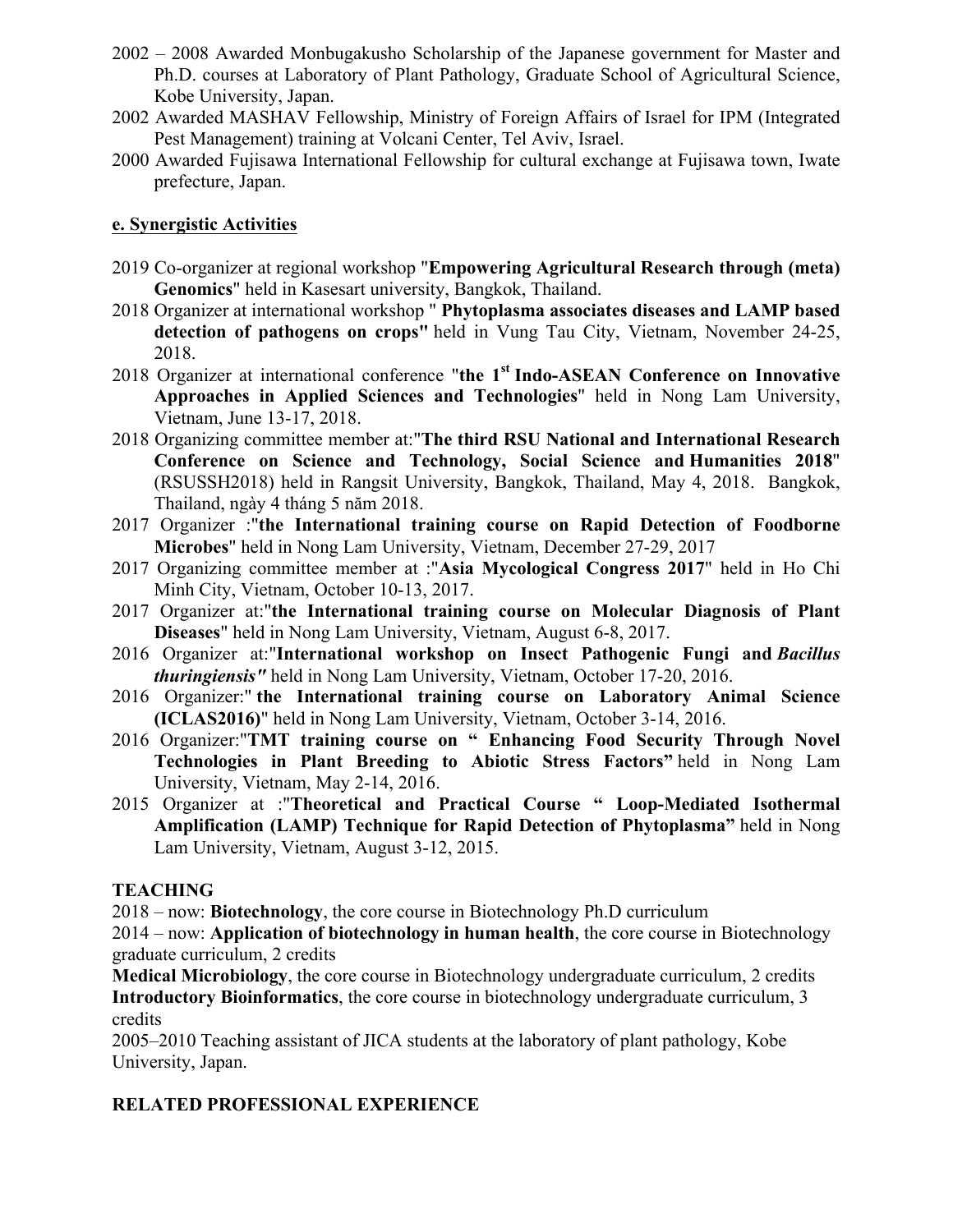2013 – now: Reviwer **Frontier Chemistry**, Frontiers, Switzerland. ISSN: 2296-2646 **African Journal of Microbiology Research**, ISSN:1996-0808 **Emirates Journal of Food and Agriculture**, ISSN: 2079-0538 **Agriculture and Natural Resources Journal,** ISSN: 2452-316X **Journal of Biological Method,** ISSN: 2326-9901 **Peer J,** ISSN: 2376-5992 **Asian Biomedicine**, ISSN: 1905-7415 **Genes and Genomics,** ISSN: 1976-9571 **Scientific Reports**, ISSN: 2045-2322 **Biologia**, ISSN: 1336-9596 **Genomics**, ISSN: 0888-7543 **Anal Translation Medicine,** ISSN: 2305-5839 **Rice Science,** ISSN: 1672-6308 **Oncology,** ISSN: 0030-2414 **Biodiversitas Journal of Biological Diversity**, ISSN: 1412-033X **Plant Cells Report**, ISSN:07217714 **Journal of Science and Technology**, Viên Hàn Lâm Khoa học và Kỹ thuật Vietnam. ISSN: 0866-708X **Journal of Agriculture and Development**, ISSN: 1859-1523 2017 – now: start-up committee member in the field of chemistry, pharmacology and rubber in Ho Chi Minh City 2017 – now: Committee member of Vietnam Society of Mycology 2016 – now: Phytopathological Society of Vietnam, member 2015 – now: Society of Biology and Biotechnology in Ho Chi Minh City 2014 – now: Member of committee of Mycological Society in Vietnam 2016 – now: Genetics Society of America,member 2016 – now: Phytopathological Society of Japan, member 2009 – 2010 President of Vietnamese Student and Youth Union in Kobe, Japan. 2008 – 2009 Vice-President of Vietnamese Student and Youth Union in Kobe, Japan **f. Collaborators & Other Affiliations (i)Collaborators**

Ngo Xuan Kien, Kanazawa University, Japan

Woubit Abdela, Department of Pathobiology, College of Veterinary Medicine, Nursing, and allied Health, Tuskegee University, USA

Ramajulu Sunkar, Dept. of Biochemistry and Molecular Biology, Oklahoma State University, USA

Paula Sundstrom, The Geisel School of Medicine, Dartmouth College, USA

Matthew Dickinson, School of bioscience, Nottingham University, UK

Hector M. Mora Montes, Departmento de Biologia, Universidad de Guannajuato, Mexico

Daniel Danial, Wageningen UR, Netherlands

Valerie Pujade-Renaud, CIRAD, France

Sutarnthip Ruenprapavut, Rangsit University, Thailand

Chatchawan Jantasuriyarat, Kasetsart University, Thailand

Christian Joseph R. Cumagun, College of Agriculture, University of the Philippines Los Banos

Hitoshi Nakayashiki, Kobe University, Japan

Yukio Tosa, Kobe University, Japan